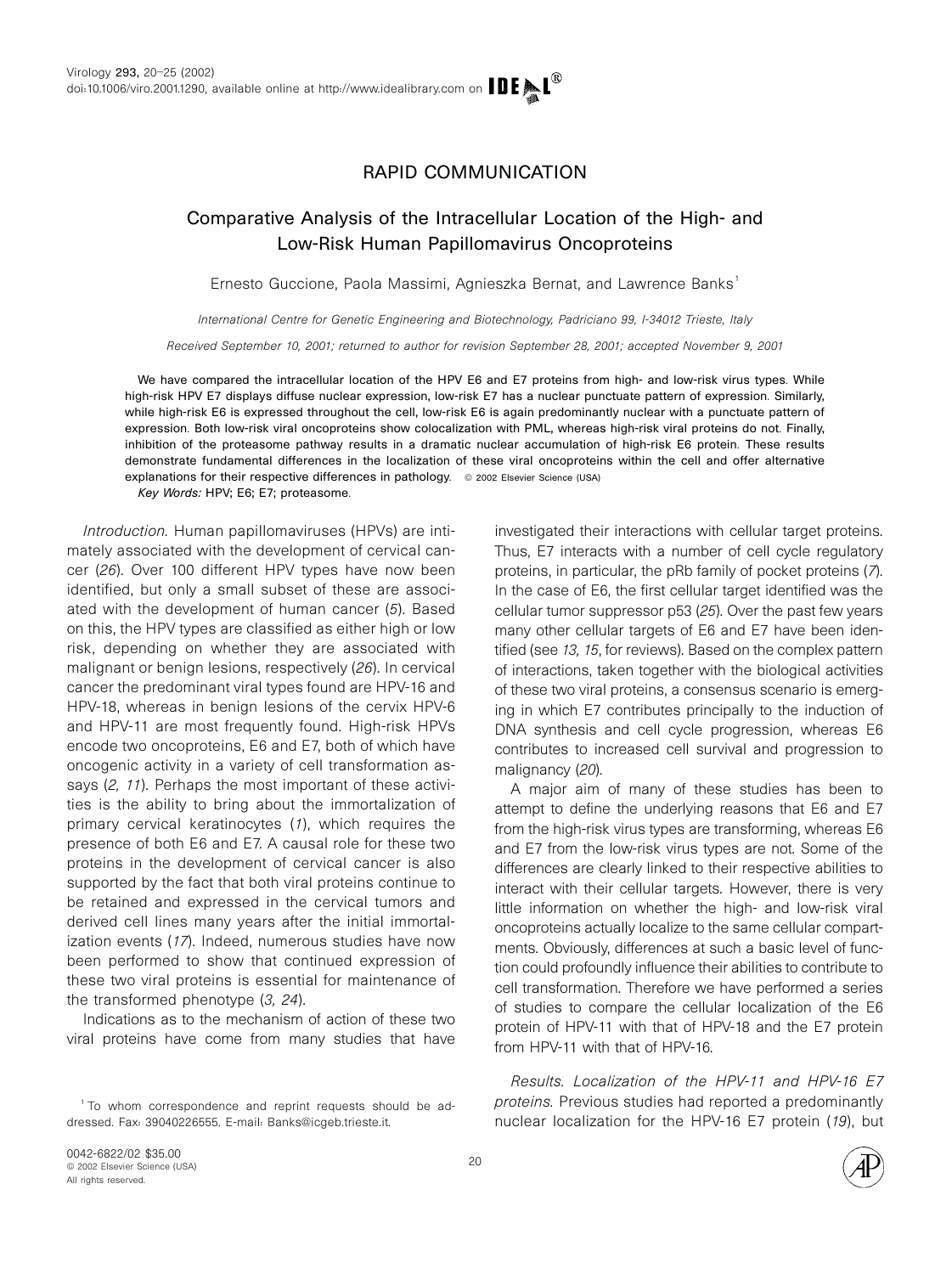there are no reports of the cellular localization of the HPV-11 E7 protein. To investigate the comparative pattern of expression of the two E7 proteins, U2OS and HaCaT cells were transfected with plasmids expressing HA-tagged HPV-16 E7 and HA-tagged HPV-11 E7. After 24 h cells were fixed and stained with an anti-HA polyclonal antibody, and patterns of E7 expression were assessed using confocal microscopy. The results obtained are shown in Fig. 1. In agreement with previous studies, the HPV-16 E7 protein exhibits a largely nuclear pattern of expression with nucleolar exclusion. Similarly, HPV-11 E7 is also largely confined to the nucleus and, most importantly, the pattern of expression of both proteins is similar regardless of the cell type. It is also clear, however, that the low-risk E7 protein has regions of concentration within the nucleus, with the presence of clear dot-like structures. Very similar patterns of expression have been observed for proteins that localize the PML oncogenic domains (PODs) (21). Therefore we proceeded to investigate whether the two E7 proteins were indeed localizing to PODs. Cells were again transfected with the HPV-11 and HPV-16 E7 expression plasmids and after 24 h the cells were fixed and stained for E7. The results obtained are shown in Fig. 2. Again HPV-11 E7 shows nuclear localization, with a distinct punctuate pattern of expression. It is also clear from the costaining with anti-PML antibody that a significant proportion of the HPV-11 E7 protein colocalizes with PODs (see bottom left-hand corner of the nucleus). In contrast, it is clear that although the HPV-16 E7 protein is predominantly nuclear, it does not colocalize with PML. These results demonstrate a significant difference in the precise patterns of expression of the HPV-11 and HPV-16 E7 proteins within the nucleus; HPV-11 E7 localizes to POD structures, whereas the HPV-16 E7 protein does not.

Localization of the HPV-11 and HPV-18 E6 Proteins. There are conflicting reports on the cellular location of the high-risk HPV E6 proteins, with expression being detected in different cellular locations (4, 12, 18). In contrast there have been no studies on the pattern of expression of the low-risk E6 proteins. Therefore we proceeded to compare the pattern of expression of HPV-11 E6 and HPV-18 E6. HaCaT and U2OS cells were transfected with plasmids containing HA-tagged versions of the two proteins and cells were fixed and stained after 24 h. The results obtained are shown in Fig. 1 and show a striking difference in the patterns of expression in both cell types. As can be seen, HPV-11 E6 is largely confined to the nucleus and, like HPV-11 E7, exhibits a marked punctuate pattern of expression. In contrast, HPV-18 E6 is much more diffusely expressed throughout the cell, and this is consistent with previous reports demonstrating its presence within a variety of different cellular compartments (4, 12, 18).

Since we found that the HPV-11 E7 protein localized to

POD structures and that HPV-11 E6 also displays a somewhat similar punctuate pattern of expression, we proceeded to investigate whether HPV-11 E6 was also localizing to PODs. Cells were again transfected with HA-tagged HPV-11 and HPV-18 E6 and after 24 h the cells were fixed and stained with anti-HA and anti-PML antibodies. The results obtained are shown in Fig. 2. As can be seen, a significant proportion of HPV-11 E6 also shows colocalization with PML (see left-hand side of the nucleus), demonstrating that it also localizes to POD structures. In contrast, in the case of HPV-18 E6 it is clear that the protein does not colocalize with PODs. Therefore these results demonstrate major differences in the precise patterns of cellular localization of the high- and low-risk associated viral oncoproteins.

HPV-18 E6 Localization is an Actively Controlled Process. The HPV-18 E6 protein has been shown to be intimately involved in a number of pathways linked to proteasome-mediated degradation of its cellular substrate proteins (9, 16, 23). Therefore we decided to investigate whether the pattern of HPV-18 E6 expression might be affected by proteasome inhibition. Cells were transfected with HA-tagged HPV-11 and HPV-18 E6 proteins, and after 24 h, the cells were treated with the specific proteasome inhibitor CBZ (MG132), for 90 min. The cells were then fixed and stained with anti-HA antibody. The results obtained are shown in Fig. 3. In each set DMSO was used as negative control showing no differences with respect to untreated cells (data not shown). It is clear that there is minimal change in either the pattern or the intensity of HPV-11 E6 protein expression. The protein remains predominantly nuclear and retains the clear punctuate pattern of expression confocal with PML and with the POD-associated protein SUMO-1. However, in the case of HPV-18 E6, there is a striking relocalization of the protein after proteasome inhibition. Following treatment of the cells with MG132, HPV-18 E6 is almost entirely relocated to the nucleus. In addition, it is striking that the sites of nuclear accumulation of HPV-18 E6 following CBZ treatment are still largely not confocal with either PML or SUMO-1. This nuclear accumulation of HPV-18 E6 occurs very rapidly and, as can be seen from the time-course in Fig. 4, can be detected after 10 min of proteasome inhibition. By 90 min of proteasome inhibition the majority of the HPV-18 E6 protein is present within the nucleus. These results demonstrate that the localization of HPV-18 E6 within the cell is regulated by dynamic cellular processes, which, when blocked by proteasome inhibition, result in nuclear accumulation of the HPV-18 E6 protein.

Discussion. In this study we have compared the intracellular location of the HPV E6 and E7 oncoproteins from the low- and the high-risk viral types and show fundamental differences in the precise cellular localization of these viral proteins. The low-risk HPV-11 E6 and E7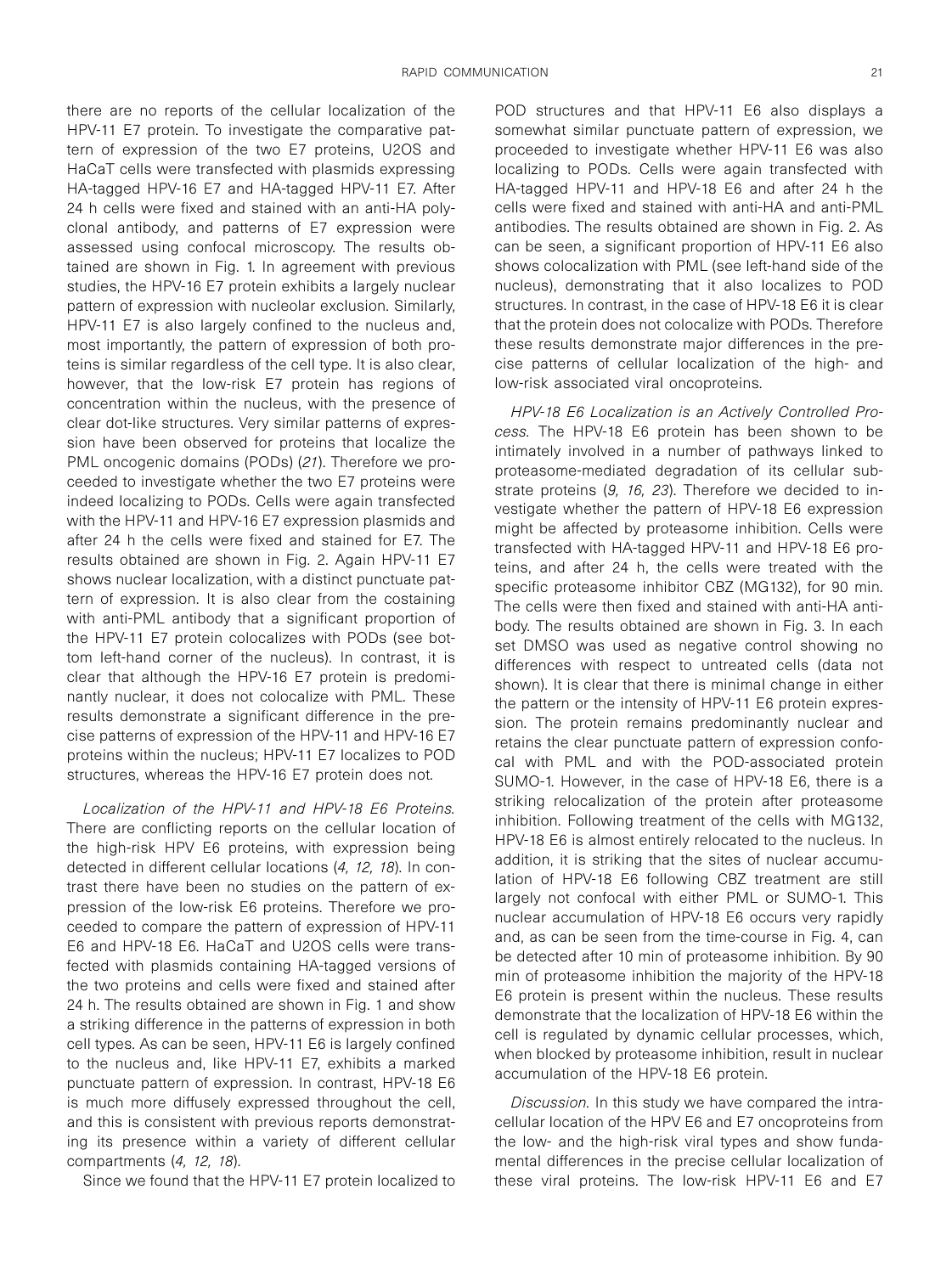

FIG. 1. HA-E7 and HA-E6 localization in transiently transfected U2OS and HaCaT cells. The cells are fixed in 3% PFA, permeabilized with Triton X-100, and stained for HA-11E6, HA-18E6, HA-11E7, and HA-16E7 as indicated.

FIG. 2. HA-E7 and HA-E6 localization in transiently transfected U2OS cells. U2OS cells are fixed in 3% PFA, permeabilized with Triton X-100, and double-stained for HA-11E7 and PML (A-C) and HA-16E7 and PML (D-F) or for HA-11E6 and PML (G-I) and HA-18E6 and PML (J-L).

1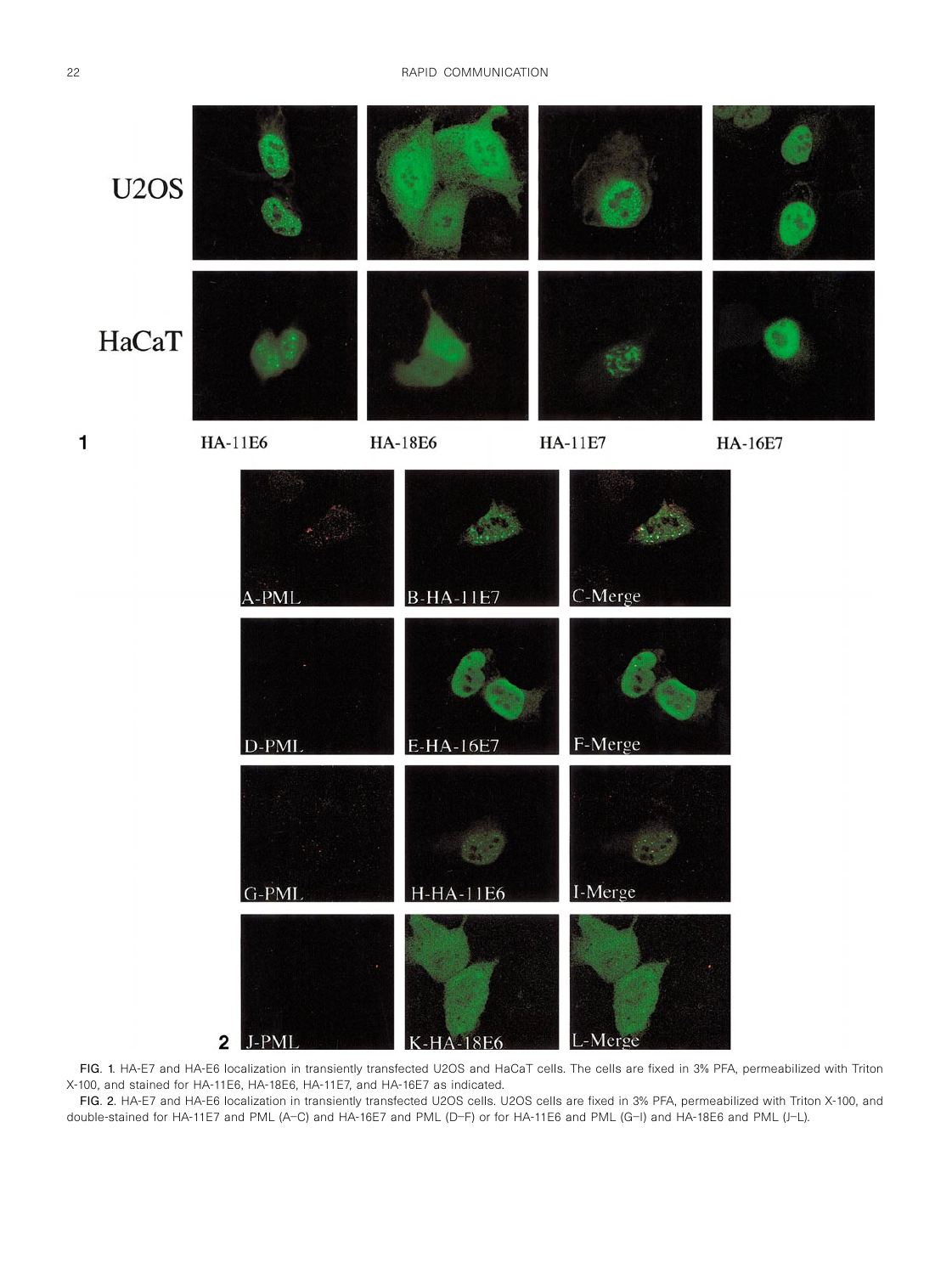![](_page_3_Figure_1.jpeg)

FIG. 3. HA-E6 localization in transiently transfected U2OS cells following 90 min of CBZ treatment. U2OS cells are fixed in 3% PFA, permeabilized with Triton X-100, and double-stained for HA-11E6 and PML (A-C) and HA-18E6 and PML (D-F) or for HA-11E6 and SUMO-1 (G-I) and HA-18E6 and SUMO-1 (J-L). FIG. 4. Time course of HA-18E6 nuclear relocalization. U2OS cells were transiently transfected with HA-18E6 and treated for an increasing amount of time (10–90 min) with CBZ (C–F). Untreated cells and cells treated for 90 min with DMSO are also shown as controls (A, B).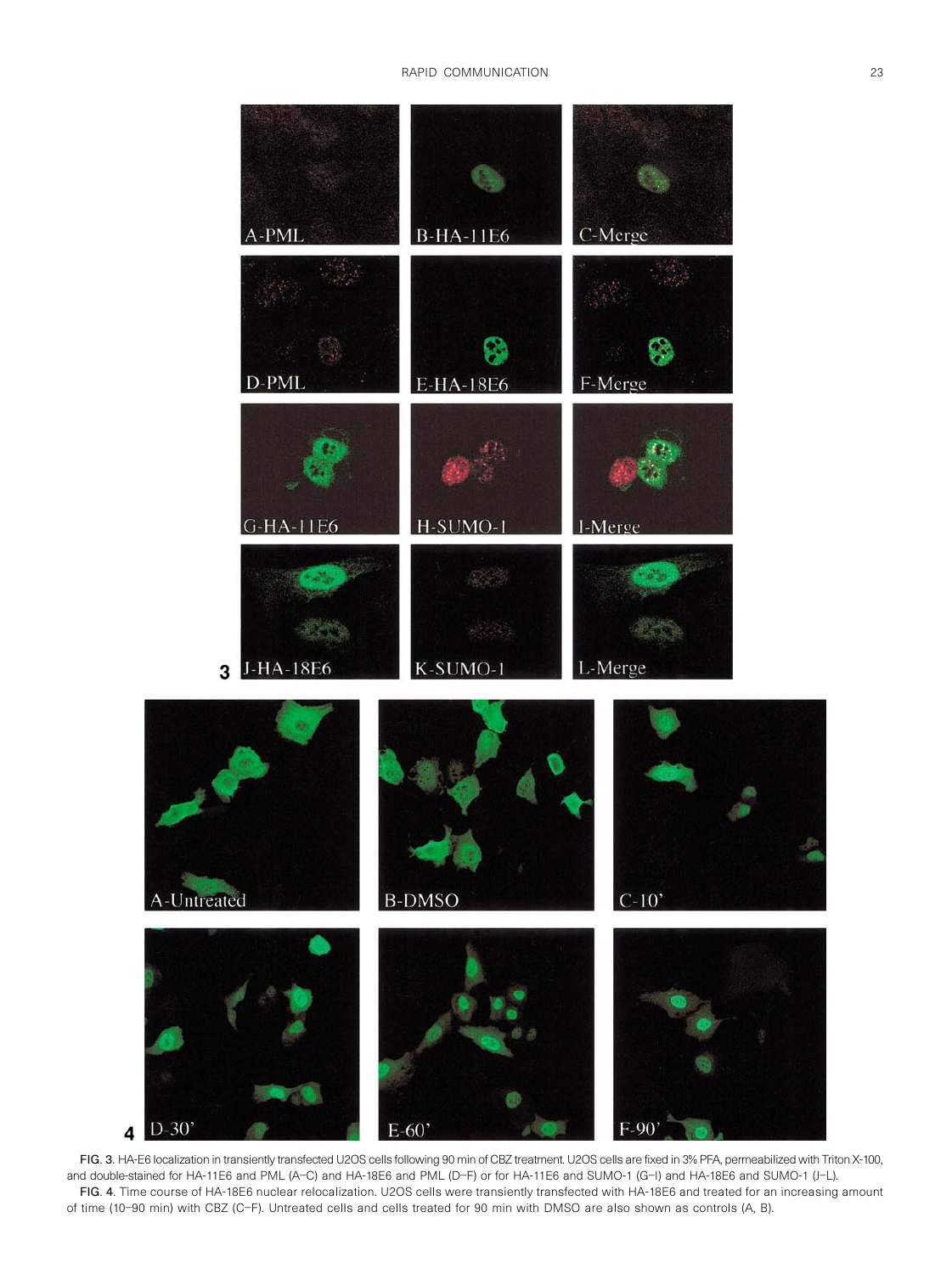proteins have a tendency to accumulate in dot-like structures within the nucleus and we have demonstrated that these correspond to PODs. In contrast, the high-risk HPV-16 E7 protein, while also localizing predominantly to the nucleus, does not accumulate in PODs. Most interestingly, however, the high-risk HPV-18 E6 protein has a very different pattern of cellular localization, being found throughout the cell. These studies therefore provide alternative explanations for the profound differences in the pathology of the two virus types.

An important caveat to these studies is the issue of epitope tagging and functionality of the proteins. Although it has not been possible to address this for the low-risk HPV proteins, we know that the epitope-tagged HPV-18 E6 retains the ability to degrade MAGI-1 (10) and p53 (data not shown) in vivo, demonstrating that the tag does not adversely affect E6 function and localization. We have also attempted to address the issue of potential artifacts from overexpression first by ensuring that, where comparisons were made, equivalent levels of expression were observed, and second by performing the comparisons between different cells exhibiting high and low levels of fluorescence. In all cases there are consistent differences in the pattern of expression of the highand low-risk viral oncoproteins. It will now be interesting to extend this analysis to other HPV types, but preliminary studies with HPV-16 E6 show an identical pattern of expression to that obtained with HPV-18 E6 (data not shown).

The finding that the low-risk E6 and E7 proteins both accumulate in POD structures but that the high-risk proteins do not is intriguing. The precise role of these cellular structures is still unclear, but numerous studies have shown that targeting viral proteins to these domains is an important step in viral replication  $(8, 14)$ . In addition, previous studies have found that sites of DNA replication of the low-risk HPV types are also concentrated close to PODs (22). This suggests that the low-risk virus types may have evolved an efficient mechanism to make use of cellular POD structures, whether it be for viral packaging or for utilizing the numerous cellular proteins which accumulate there. In contrast, the highrisk HPV proteins do not appear to accumulate anywhere near as efficiently within these POD structures. Therefore this difference in the pattern of cellular localization may provide a partial explanation as to why the high-risk virus replication cycle is somewhat delayed in comparison with that of the low-risk viruses (6).

The most striking difference however, lies in the completely different patterns of localization seen with the low- and high-risk E6 proteins. HPV-11 E6 is mainly nuclear, while the HPV-18 E6 protein is distributed in many compartments of the cell, with a degree of membrane localization. This latter point is particularly important, since numerous studies have shown that the highrisk E6 proteins can target several cellular proteins which have a membrane localization  $(4, 9, 23)$  and this has been something of a contentious issue for some time. It would also appear that the function of the highrisk E6 proteins has evolved quite differently from that of the low-risk proteins. Thus, high-risk E6 proteins are distributed throughout the cell, thereby allowing interactions to take place with a more diverse group of cellular proteins. It therefore seems likely that this is a fundamental reason that the high-risk E6 proteins induce many more phenotypic changes within the cell compared with their low-risk counterparts.

Finally, it is also clear that the localization of HPV-18 E6 within the cell is a highly controlled process. Inhibition of the proteasome degradation pathway results in a dramatic relocalization of the HPV-18 E6 protein to the nucleus, which occurs over a very short time, being clearly visible within 10 min after addition of inhibitor. This suggests that it may represent active nuclear import of already expressed E6, rather than a failure of nuclear export. Studies are now in progress to determine the mechanism behind this nuclear accumulation of HPV-18 E6.

Materials and Methods. Cells and transfections. U2OS and HaCaT cells were grown in DMEM plus 10% heatinactivated fetal calf serum. Transfections were done either by calcium phosphate precipitation or by Superfect (Qiagen). For the proteasome inhibition experiments cells were grown for different amounts of time in the presence of 50  $\mu$ M carbobenzoxy-L-leucyl-L-leucyl-Lleucinal (CBZ/MG132) diluted in DMSO (Sigma) or DMSO alone as a negative control.

Plasmids. HA-tagged HPV-11 and HPV-18 E6 expression vectors were kindly provided by Ron Javier. HAtagged HPV-16 E7 and HPV-11 E7 were cloned by PCR amplification and the products were verified by DNA sequencing.

Immunofluorescence. Twenty-four hours after transfection cells were fixed in 3% paraformaldehyde in PBS for 20 min at room temperature, washed once with 0.1 M glycine, permeabilized with 0.1% Triton X-100 in PBS, and then incubated with the primary antibody diluted 1:200 for 1 h. PML was detected with a mouse monoclonal antibody (Santa Cruz Biotechnology, Inc.). HA-tagged proteins were detected either with a polyclonal rabbit antibody (Santa Cruz Biotechnology, Inc.) in the cases of single staining and double staining with PML or with a mouse monoclonal antibody (Sigma) when doublestained with SUMO-1. SUMO-1 was detected using a polyclonal rabbit antibody (Santa Cruz Biotechnology, Inc.). The cells were then incubated with a 1:800 dilution of fluorescein-conjugated goat anti-rabbit antibody (Molecular Probes) and rhodamine red-conjugated goat antimouse antibody (Molecular Probes) for 20 min.